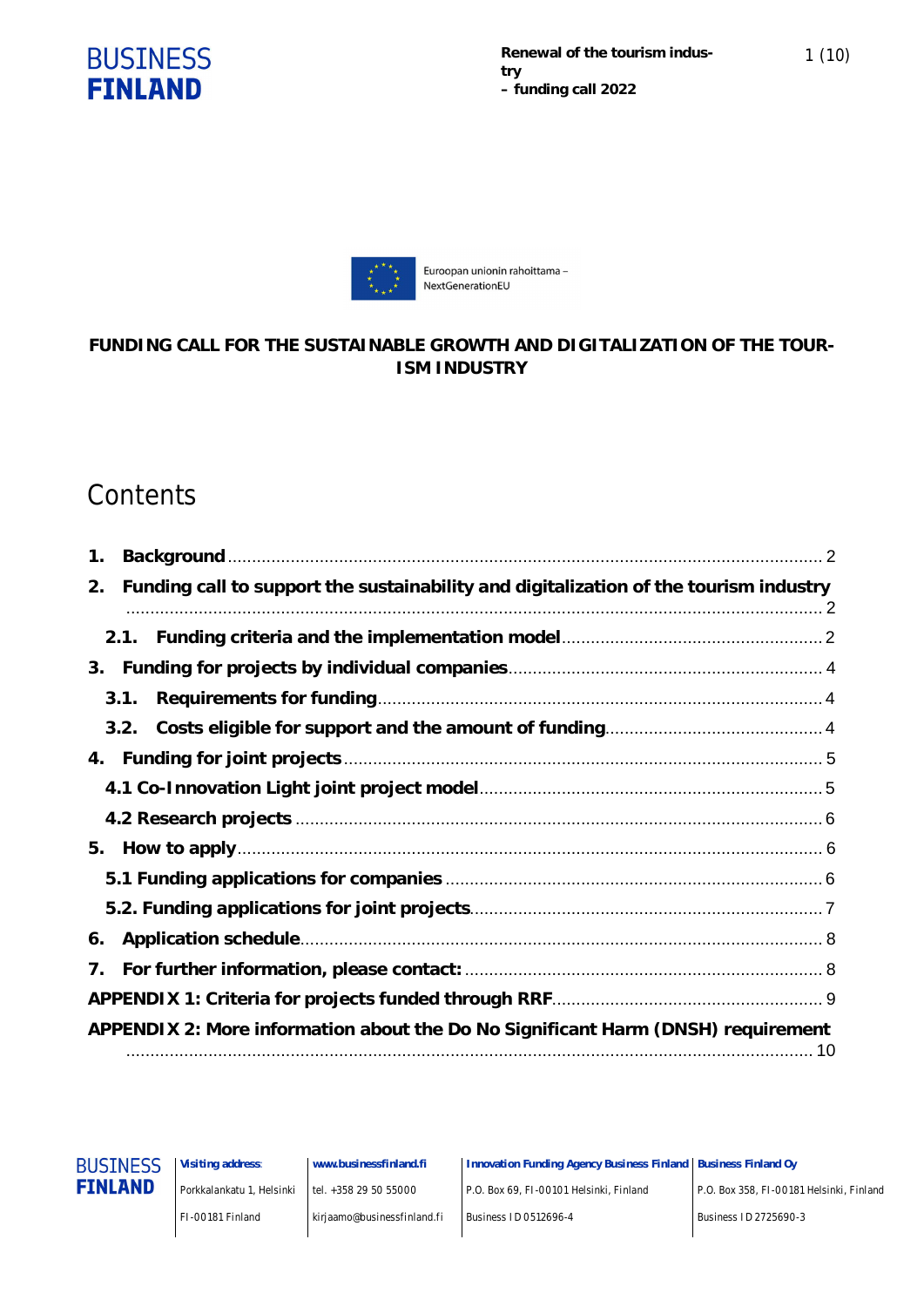

### **1. Background**

The Sustainable Growth Programme for Finland related to the EU Recovery and Resilience Facility (RRF) aims to accelerate the development of competitiveness, investments, increased competence levels, and research, development, and innovation. It specifically focuses on promoting the green transition and the digital change.

Due to the pandemic, consumers' values, needs, and habits are changing, which in turn is reshaping expectations connected to tourism. Due to the impact of the pandemic, consumers find environmentally, economically, culturally, and socially sustainable practices and digitalization even more important than before. At the same time, the ambition of the Finnish tourism industry to promote sustainability and digitalization has increased. This has brought serious economic and social challenges to the tourism industry, as well as uncertainty about the future. Long-term investments for the future, such as sustainable development and RDI investments, are challenging to make as tourism companies struggle to survive.

**2. Funding call to support the sustainability and digitalization of the tourism industry**

Business Finland is launching a funding call for the research, development, and innovation (RDI) projects of companies and research organizations. The aim is to increase the RDI intensity of the tourism industry in the long term and strengthen cooperation between tourism businesses and research organizations. The funded projects must be in line with the objectives of sustainable tourism and the green transition and to promote the development and use of digital solutions in the tourism industry.

In particular, the funding is used to promote the following themes:

- extension of the length of stay of tourists
- year-round tourism, and
- new customer groups.

The funded projects can strengthen industry professionals' ability to understand customer needs and buying behavior, as well as the ability to anticipate and capitalize on changes affecting the tourism industry, such as innovations in virtual tourism. The developed digital and scalable solutions may relate to tourism products and services, customer experience, or value chains related to them. As part of the projects, we also want to see new and creative earning models and methods of commercializing solutions.

#### **2.1. Funding criteria and the implementation model**

The funded projects are not limited to any particular technology or business area, but each of them must contain an element that significantly contributes to the development of digitalization in accordance with the *Sustainable Growth Program for Finland*. The projects must aim at the development of the practices currently used by the Finnish tourism industry and the application of new digital solutions. The aim of the projects is to contribute to the promotion of digital practices and the use of technology in different sectors of the tourism industry.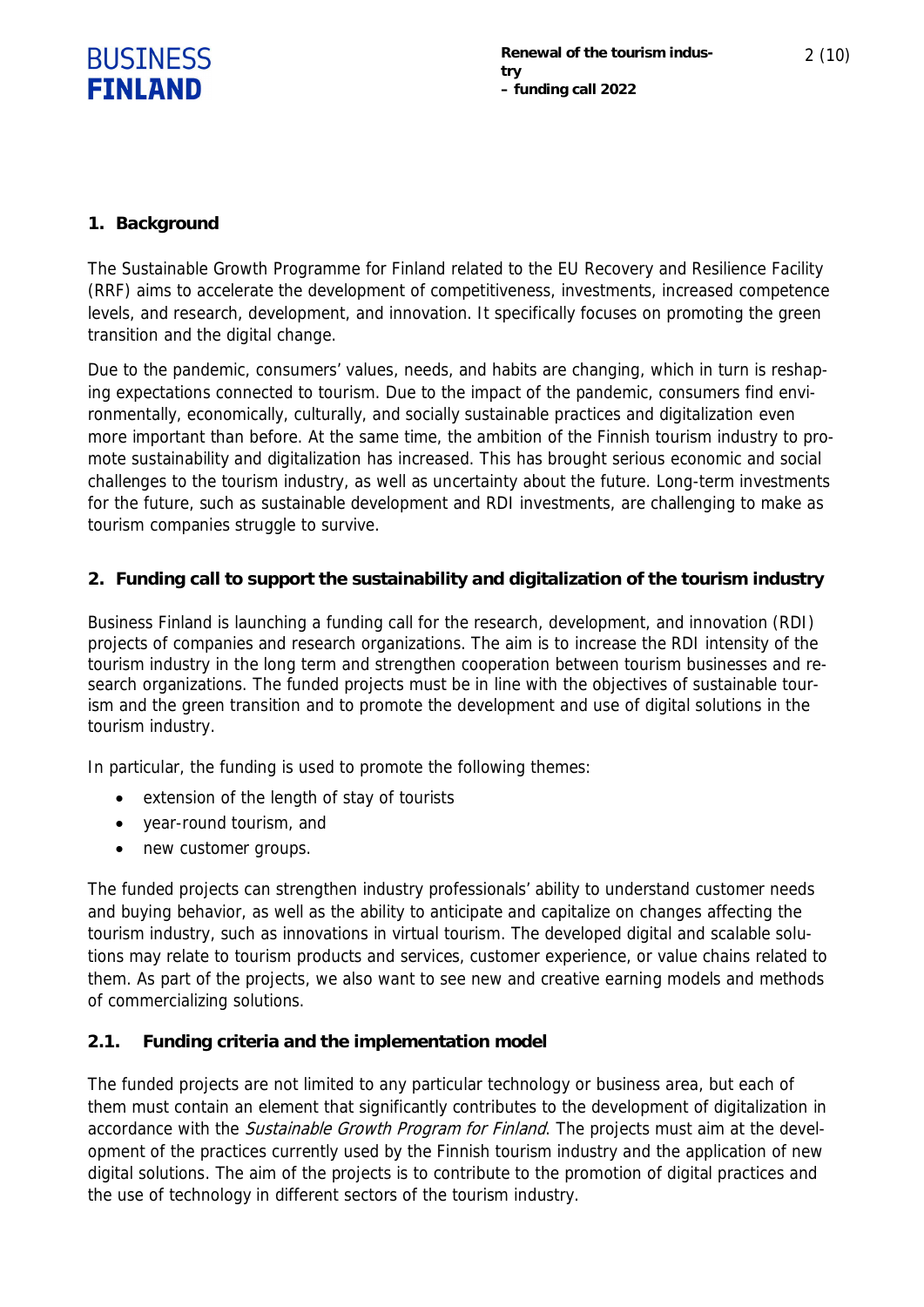

With regard to the content of the funded projects, the key criteria are their innovative nature and the impact of the expected results on the international competitiveness of the Finnish tourism industry. The projects will also be selected on the basis of how the results can be utilized by other actors in the tourism industry and the entire tourism ecosystem and networks. The RDI projects selected for funding may be linked to international and, in particular, European cooperation and thus include cross-border cooperation.

The funding is competitive and discretionary. All companies that meet the minimum criteria will not automatically receive funding. When making its decisions, Business Finland always evaluates the company's business as a whole: innovativeness at least at the national level, the solution's competitive advantage, the team, and the adequacy of funding. Business Finland will also evaluate the applicant's expertise, ability to implement the project, and the project plan. In addition, Business Finland emphasizes the promotion of the general goals of the green and digital transition set out in the Sustainable Growth Program for Finland.

More information about the Sustainable Growth Program for Finland is available on the websites of Business Finland and the Ministry of Finance.

The funding call is divided into two parts:

- **1) Projects by individual companies** (section 3)
- **2) Joint projects** (section 4)

A maximum of EUR **4.8 million** will be granted in the funding call.

The EU RRF requires that no funded measures do any significant harm to the environment. Each project funded through the Sustainable Growth Program for Finland must meet the "Do No Significant Harm" requirements. Applicants must be prepared to respond to DNSH questions as a mandatory part of the funding application. More information about the DNSH requirements is attached (ANNEX 2).

The Money Laundering Act and the EU's money laundering directives require a company or entity to identify its beneficial owners, to report their information for registration and to keep the information up to date. Pursuant to the RRF Regulation (Regulation (EU) 2021/241 of the European Parliament and of the Council, Article 22), Business Finland is required to collect the following information about the beneficial owner(s) of the final recipient: first name(s), surname(s), and date of birth. The funding is conditional on the applicant having provided the Finnish Patent and Registration Office with information on the actual beneficiaries of the company.

Criteria for other projects funded through RRF are attached (ANNEX 1).

Funding provided through RRF does not supersede Business Finland's stabilized funding opportunities. Business Finland may, within the scope of its normal funding authorization, consider also providing funding for RDI projects that deviate (upwards) from the size class criteria set out in this funding call if they are considered to have a significant impact on the development of the Finnish tourism industry and ecosystems.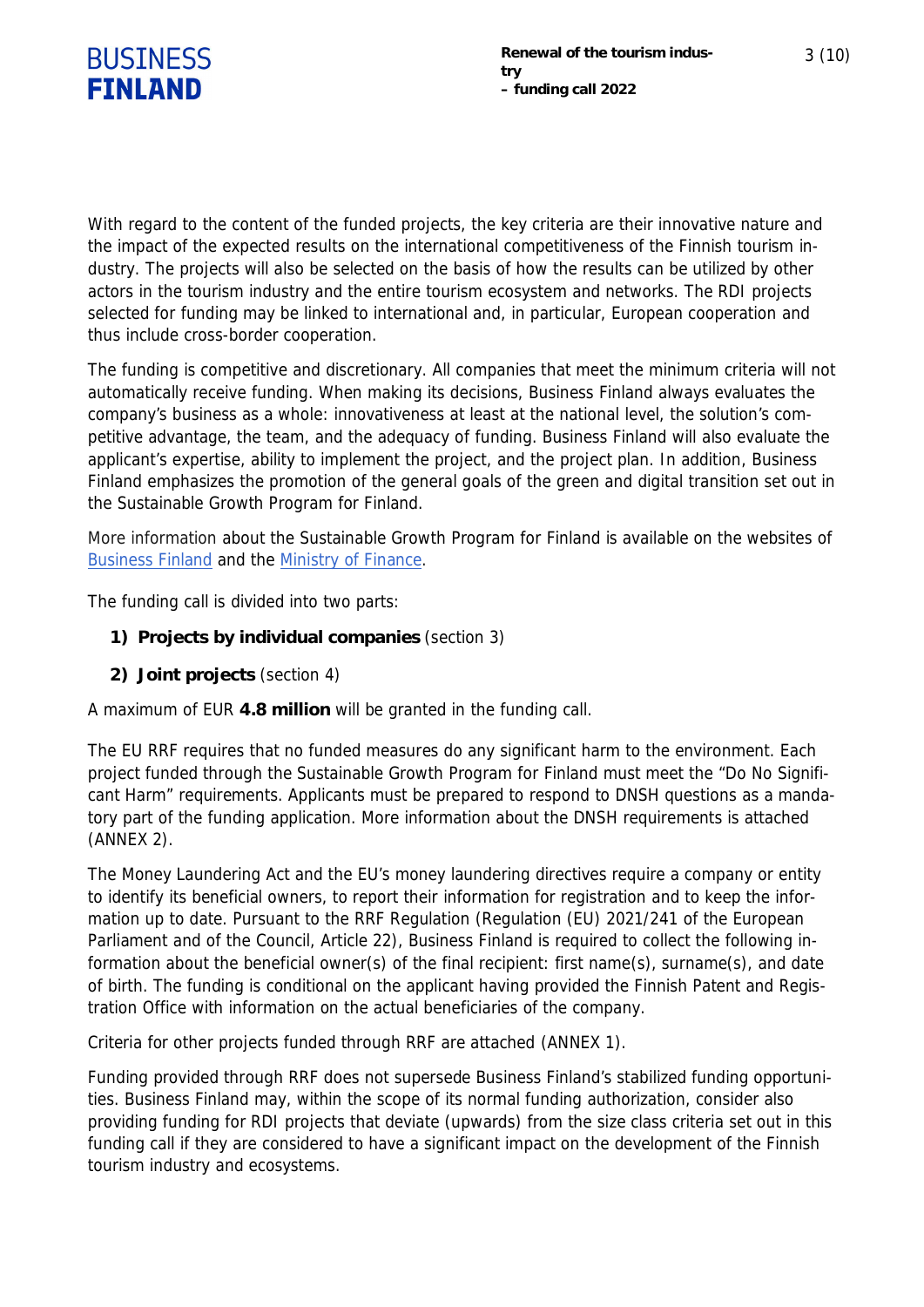

#### **3. Funding for projects by individual companies**

#### **3.1. Requirements for funding**

Companies engaged in economic activities – limited liability companies (Oy), public limited companies (Oyj), limited partnerships (Ky), general partnerships (Ay), and cooperatives – can apply for funding regardless of size. However, funding cannot be granted for natural persons. For this reason, private traders ("toiminimi" in Finnish) cannot be funded. Associations and foundations are not eligible for funding in this funding call either.

The applicant is not required to be a tourism company, but the content of the development project must serve the needs of the tourism industry and be applicable to the industry. The Sustainable Growth Program for Finland determines that funding will be allocated to research, experimentation, and development projects supporting the commercialization of the tourism business and innovations. According to the program, the two main target groups for funding are Finnish tourism companies as well as universities and research institutes promoting RDI activities in tourism. According to the program, the two main target groups for funding are Finnish tourism companies as well as universities and research institutes promoting RDI activities in tourism. Regional organizations are not eligible for this funding and can only be funded if, after the project, the company utilizes the results of the funded project in its own business as products or services sold to tourists or other companies in the value chain of tourism.

The beneficiary must have potential for profitable business operations and growth. The organization must have sufficient human and financial resources to implement the development project and to exploit the project results in their business operations. This can mean, for instance, having a team in which one employee holds full-time responsibility for business development.

The funding is provided in the form of de minimis aid. According to the EU regulation, the company and other Finnish companies belonging to the same group or under its control may receive de minimis aid up to EUR 200,000 during the current and the previous two financial years. The company itself must monitor the amount of aid received and declare in the funding application the de minimis aid it has received previously. If the company has not received the aid previously, the amount of the aid is set to EUR 0.

In addition, the granting of funding is subject to the condition that the applicant has net financial assets (short-term assets + bank balance – short-term liabilities) of at least EUR 50,000 at the time of the application.

The indicative implementation period for the projects is a maximum of 18 months. Projects funded in this call through the RRF must be completed by December 2024 at the latest.

#### **3.2. Costs eligible for support and the amount of funding**

The company must use the funding for its employees' salaries, indirect personnel costs, and purchased expert services. A deferred installment of other costs can also be approved for the project. Other costs include overheads, travel expenses, costs of materials and supplies, facility rentals, equipment purchases, equipment depreciation costs, and equipment rentals. Business Finland approves these costs up to 20 % of the total amount of salaries and purchased services.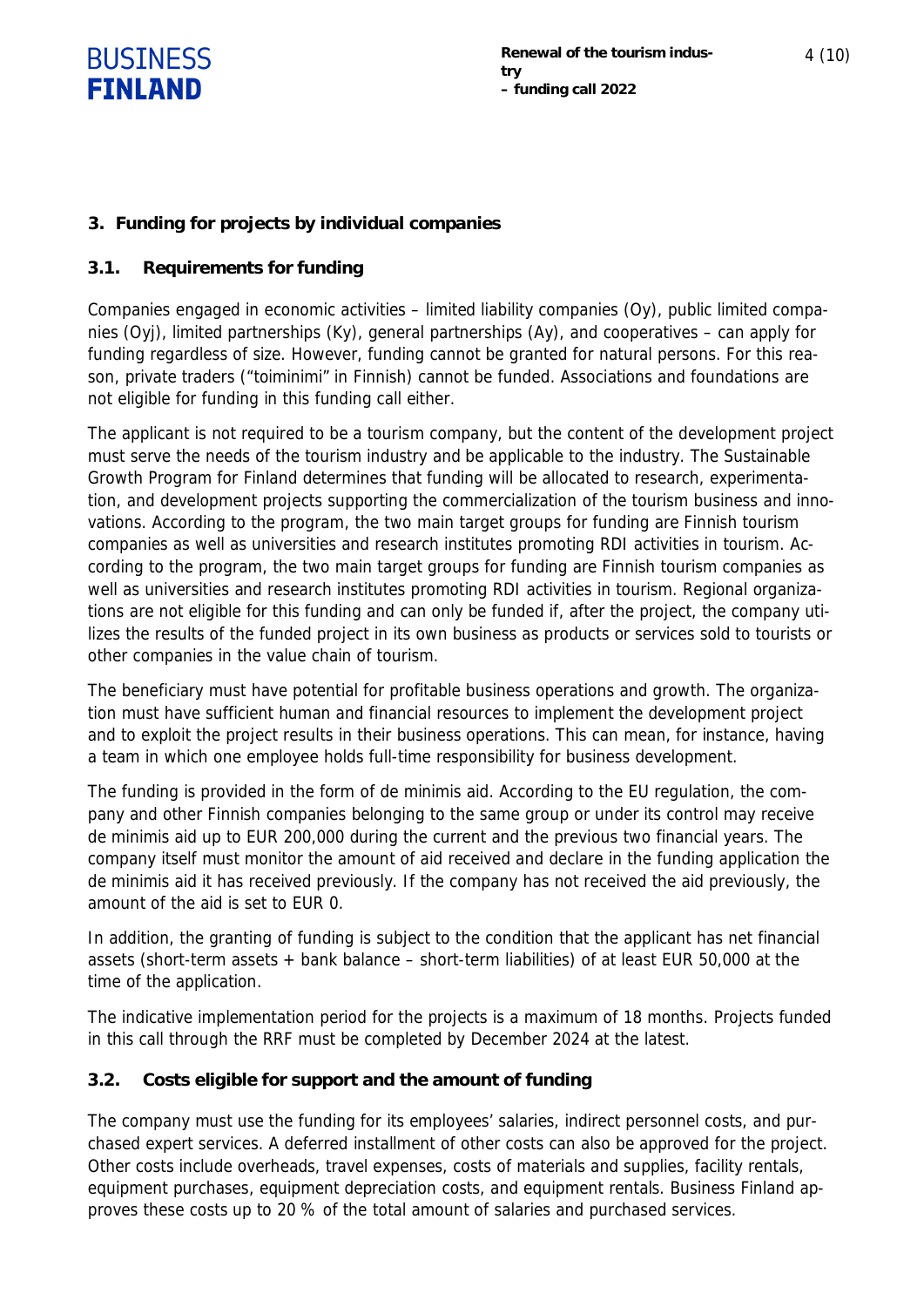

The maximum eligible budget for the funded project is EUR 100,000. Business Finland can provide funding for 50% of the eligible project costs, which means that the maximum amount of the aid is EUR 50,000. The funding is de minimis support. The funded projects can receive 70 % of the funding in advance. Costs can be accepted starting from the day on which an application was submitted to Business Finland.

The funding cannot be used for the following:

- activities related to exports, i.e., running costs directly related to export volumes, to the establishment and operations of a distribution network, such as an online store, or to other export activities.
- costs related to operational activities such as production, advertising, marketing, or sales
- brochure and advertising expenses
- investment, repair, and construction costs
- the costs incurred in preparing the application.

For more information about Business Finland's funding terms and conditions: De minimis support for companies (businessfinland.fi)

#### **4. Funding for joint projects**

In the case of joint projects, priority will be given to funding projects described in section 4.1. Secondarily, funding will be granted for research projects carried out by one or more research organizations without parallel business projects. The total amount of funding allocated to research organizations is at most EUR **1.5 million**.

#### **4.1 Co-Innovation Light joint project model**

Business Finland can provide funding for joint projects by companies and research organizations. In a joint project, the consortium members agree collectively on the content, objectives, and utilization of the results of the project. The joint project plan should include a description of the project, the cooperation to be undertaken, and the role and responsibilities of each party in the consortium. All parties must apply for funding separately to cover the costs of their own contribution.

- The minimum number of participants is three companies and one research organization. At least two companies must have a funded development project of their own.
- The maximum eligible budget for the funded parallel business development projects is EUR 100,000, and the projects will be funded with a de minimis aid of up to EUR 50,000.
- The projects will be mainly evaluated in accordance with the criteria of Business Finland's Co-Innovation projects in terms of, for example, genuine cooperation and public research criteria. On the other hand, the assessment criteria for expected business and export effects of the business projects, in particular, will be adapted to the size of the projects.

With regard to the funding opportunities and eligible costs of the participating companies, the criteria set out in section 3 above apply. For research organizations, the criteria and funding terms and conditions for public research and the 70% funding level apply.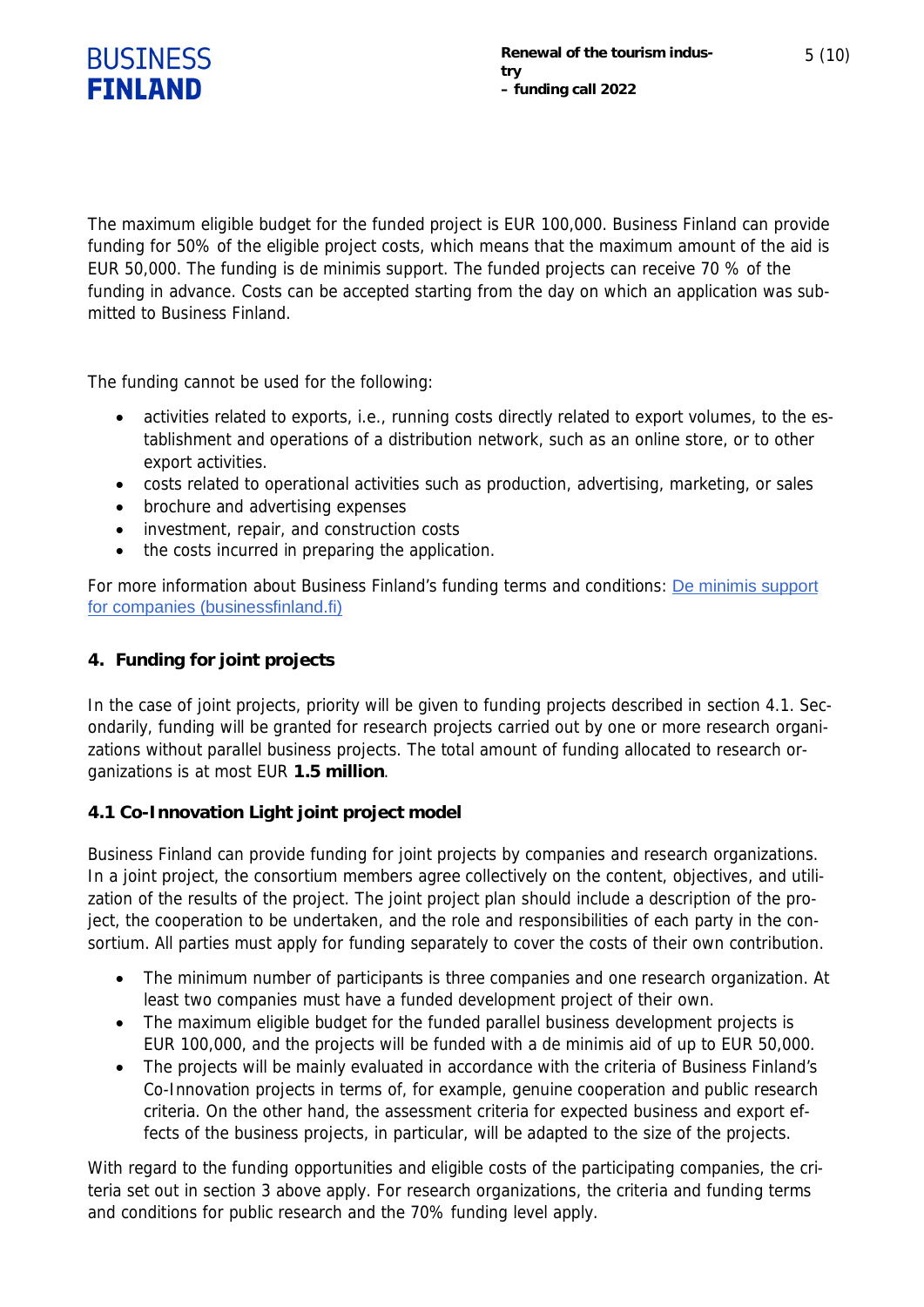

#### **4.2 Research projects**

Funding may also be granted for research projects conducted by research organizations. One or more research organizations together can apply for funding. All participants must apply for funding separately to cover the costs of their own contribution.

- Parallel business projects are not mandatory.
- Priority will be given to transnational projects involving participants from at least two provinces.
- All projects must involve several genuinely engaged companies that will utilize the research results and participate in steering the research.
- At least 5% of the eligible total budget must be funded by the parties submitting an announcement of participation and three or more parties that will utilize the research results.

In other respects, research organizations are subject to the criteria and funding terms and conditions for public research and the 70% funding level. The participation of utilizing companies is verified on the basis of the submitted notifications of participation.

For more information about Business Finland's funding terms and conditions: Terms and conditions for public research funding

#### **5. How to apply**

#### **5.1 Funding applications for companies**

Basic applicant and application information is completed normally in Business Finland's online service.

- 1. On the Candidate tab, select your organization type, referring to its size category: Startup/SME/Large.
- 2. On the Funding Service tab, please choose: Tempo
- 3. On the Organization tab, please enter your Business ID and the name of your project.
- 4. Basic Information for Application tab:
- Please check that the basic information as well as the responsible person, cost statement contact person, and contact person for the application have been entered correctly.
- RRF Sustainable Growth Program for Finland: Select "RRF Matkailu / RRF Tourism"
- Answer the questions on the environmental impacts of the project. Each project funded through the Sustainable Growth Program for Finland must meet the "Do No Significant Harm" requirements. The EU RRF requires that no measures do any significant harm to the environment.
- 5. The company's current status: Briefly describe the current status of your organization and its operations. What does your organization do and when did its operations begin? Please attach an accounts ledger no more than two months old (income statement and balance sheet).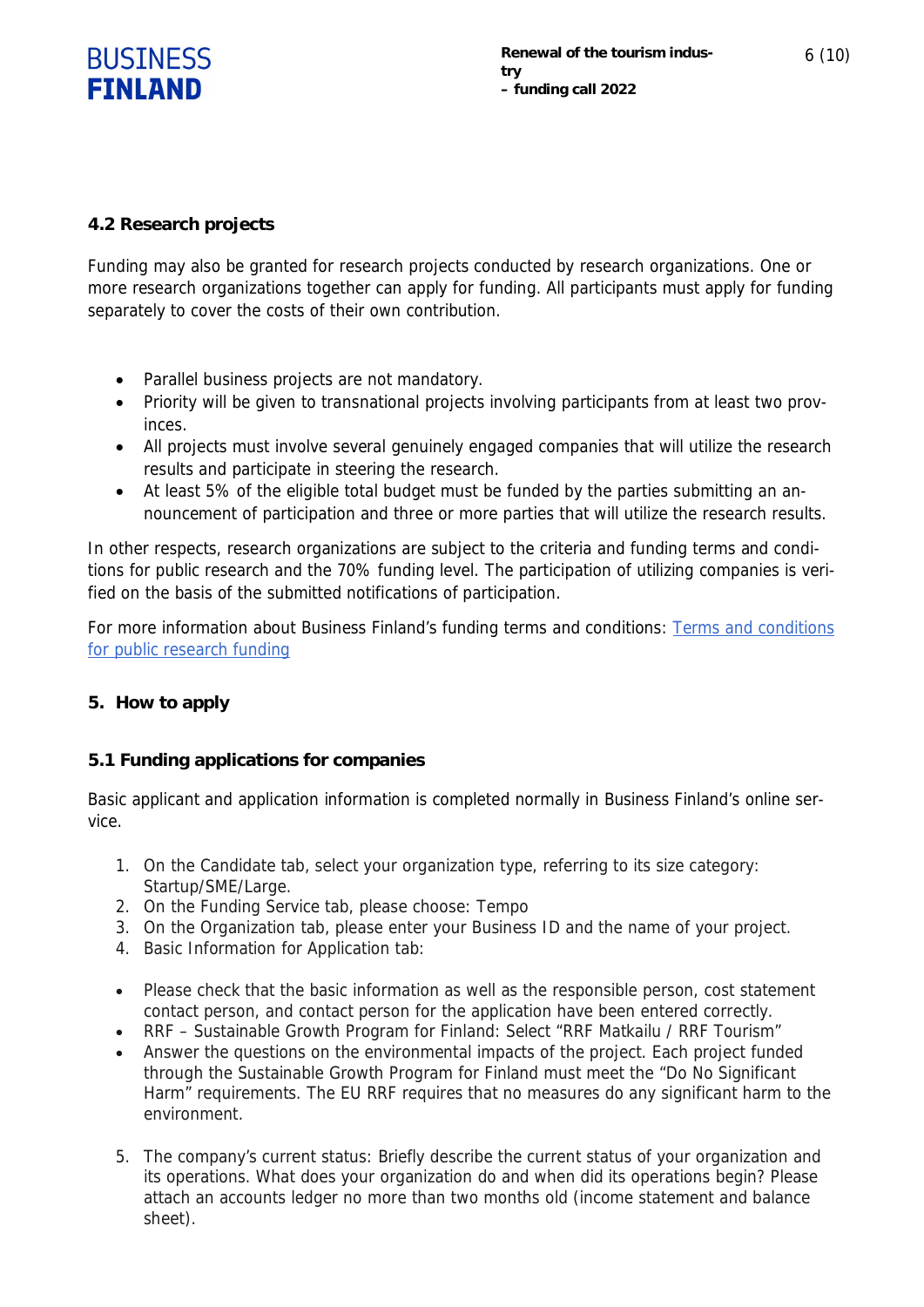

7 (10)

- 6. Growth Vision: Describe the company's plans for the future: How do you plan to develop your operations over the next years and what actions are you taking to implement your plan?
- 7. Project Goals tab: Ignore the first question (project goals). In the section on the impacts of the project, describe how the project will promote the business of the beneficiary and/or other actors in the tourism industry. If the project continues an earlier development project that was funded by Business Finland or the Centre for Economic Development, Transport and the Environment (ELY Centre), please describe how the results of previous projects will be taken into account. Please answer the question concerning the project implementers.
- 8. Project Implementation tab: Enter the project schedule and attach a project plan as a DOC file.
- 9. Budget and Funding: Divide the costs and provide a clarification on the self-financing of the project.

**Note:** If several companies apply for funding for the same project portfolio, each company must submit its own application. Everyone must use the same project name and mention the cooperation in the project plan.

## **5.2. Funding applications for joint projects**

Basic applicant and application information is completed normally in Business Finland's online service.

- Select "Co-Innovation joint project" if you are applying funding for a Co-Innovation Light joint project between research organizations and companies or a joint project between several research organizations:
	- o The coordinator of the joint project selects the option "Co-Innovation main application". If the coordinator also intends to apply for funding for their own project, the coordinator must fill in the "Co-Innovation participant" application IN ADDITION to the main application. The main application is not a funding application, but a joint section combining the different sub-projects.
	- o Each participant in the joint project selects the option "Co-Innovation participant".
	- o If you are joining the Co-Innovation Light project as a company, use the Tempo application template and add the joint project ID you have received from the coordinator on the front page of the application in the following section: "If the reference data requested in call for applications is not found in the drop-down menu, enter it here." E.g., joint project ID 1234/31/2022.
- In a project carried out by an individual research organization, select the project type "Public research networked with companies".
- In the RRF Sustainable Growth Program for Finland, select the application identifier "RRF Tourism". This opens up a battery of questions related to the EU's six environmental objectives, the answers to which the applicant must specify carefully.
- The research participants must attach to their own application "NOTIFICATION OF PAR-TICIPATION IN PROJECT" forms filled in by the companies participating in the project, in which the companies describe their views on the significance of the research project and their plans to utilize the results and indicate the amount of potential utilizer funding they have provided. The above does not apply to companies participating through a development project of their own.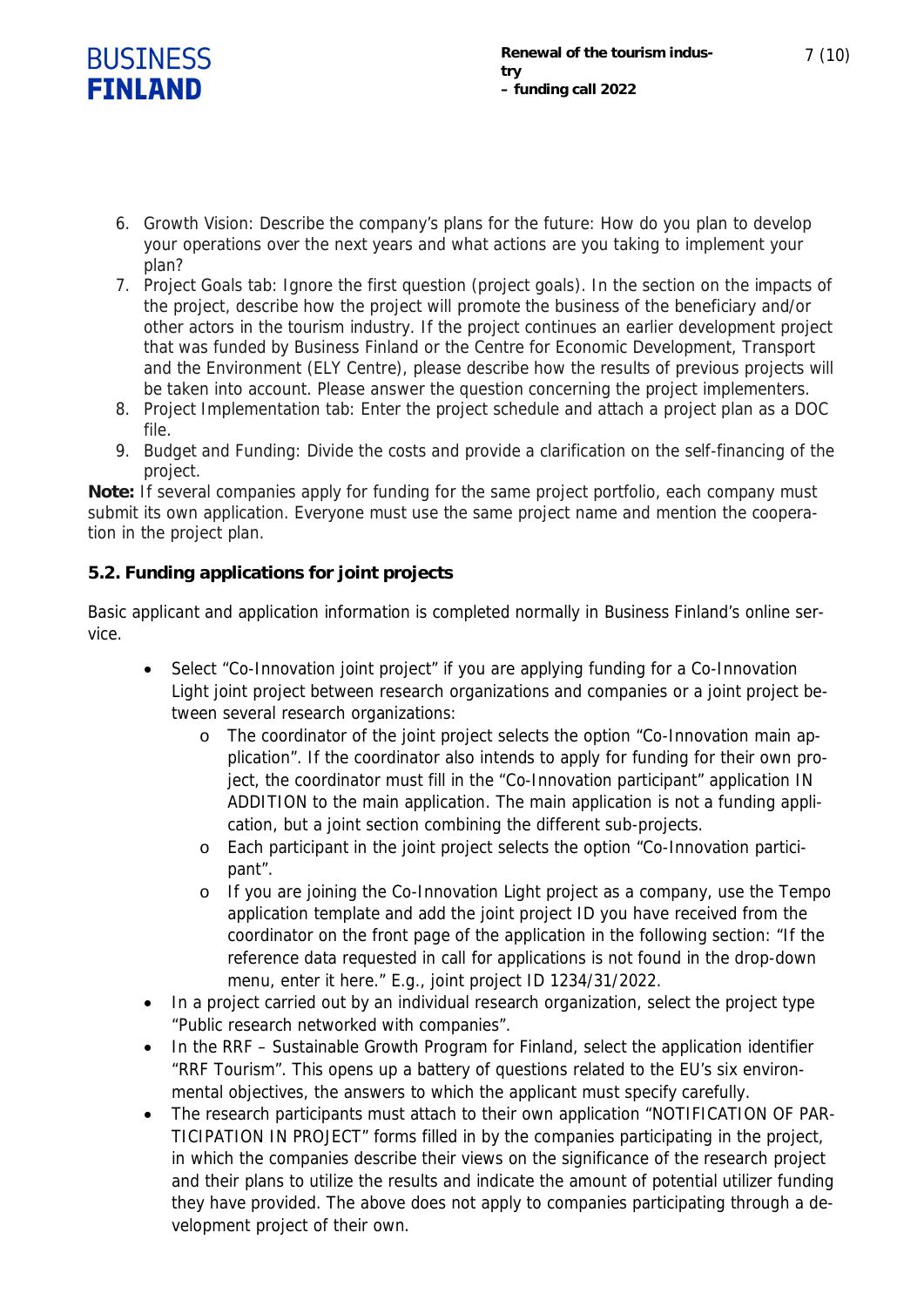

- All parties must enter the project name in the following format: "RRF Tourism [common name of the project]".
- In the Free-form cover note field on the last page of the application service ("Summary and sending"), fill in the name of the Business Finland expert with whom you have discussed the project before applying.
- **6. Application schedule**
- 1) The funding call for individual companies will start on **March 1, 2022** and applications must be submitted by **April 29, 2022**. Decisions on the projects to be funded will be made by September 30, 2022.
- 2) For joint projects, the funding call will begin on **April 4, 2022** and end on **September 16, 2022**. Decisions on the projects to be funded will be made by January 31, 2023.

If necessary, a second funding call may be opened in spring 2023. A decision on the matter and the applied implementation model will be made by the end of 2022.

Projects funded in this call through the RRF must be completed by December 2024 at the latest.

**7. For further information, please contact:**

**Business projects:** contact our customer service and leave a message with the label "RRF – tourism innovation funding call". One of our specialists will contact you as soon as possible.

**Joint projects:** aki.parviainen@businessfinland.fi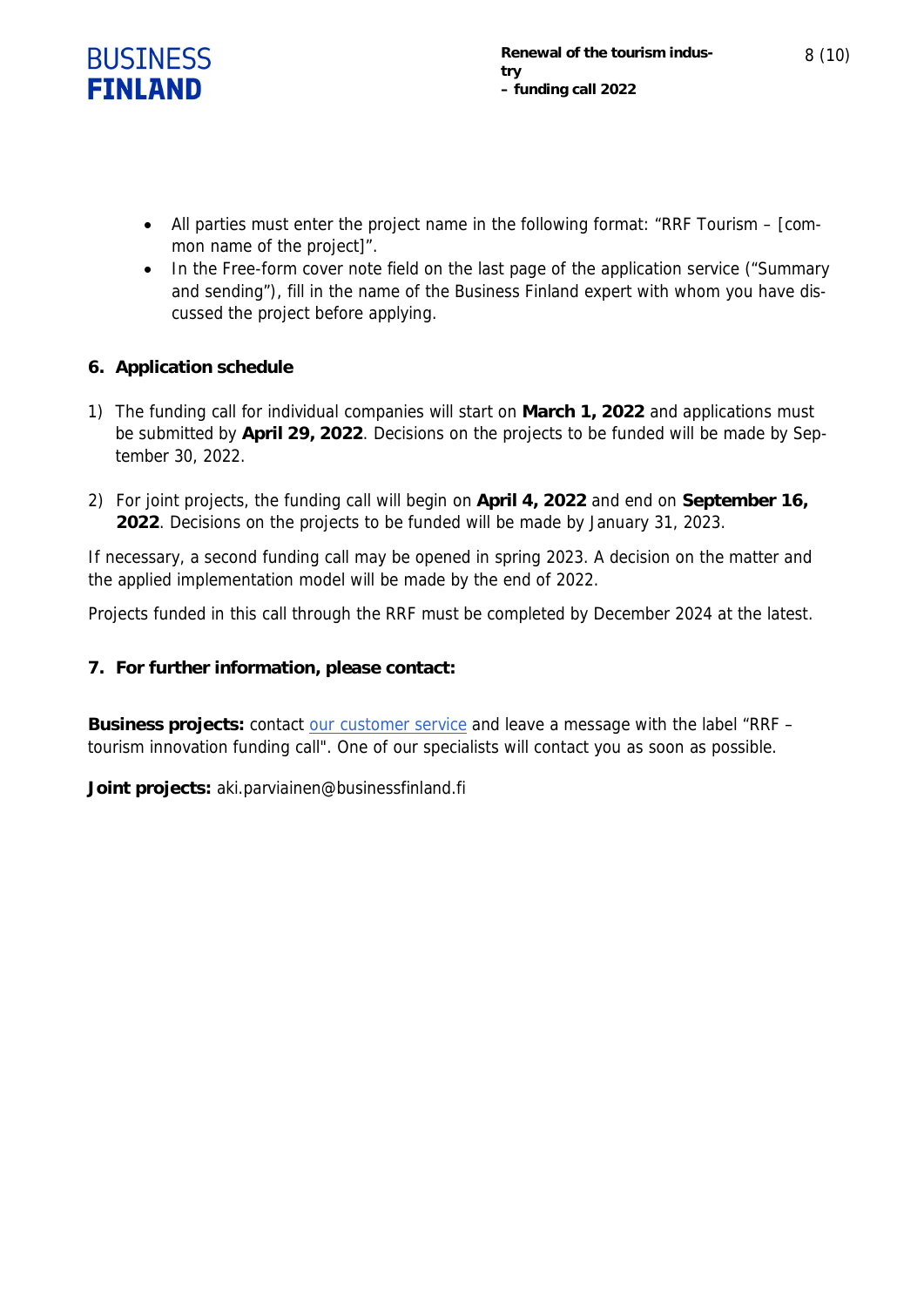

**APPENDIX 1: Criteria for projects funded through RRF**

In funding decisions, Finland complies with all valid state subsidy regulations and guidelines, and addresses DNSH technical guidance C(2021) 1054 final. With regard to projects within the scope of the EU Emissions Trading System (ETS), estimated greenhouse gas emissions must be below the reference value[1][2][3][4]

The projects must fulfill relevant and binding environmental regulations valid in the EU and at a national level. The projects to be funded must fulfill the selection and eligibility criteria set out in DNSH technical guidance 2021/C58/01 and the criteria set for the promotion of the digital change presented in intervention field 015 in Annex VII to Regulation (EU) 2021/241 on establishing the Recovery and Resilience Facility.

 $^{[1]}$  If the greenhouse gas emissions achieved in supported activities are not clearly below the applied benchmark values, the reasons why this is not possible must be described. The benchmark values for greenhouse gas emissions applied to activities within the scope of ETS are set out in Commission Implementing Regulation (EU) 2021/447.

<sup>&</sup>lt;sup>[2]</sup> Exceptions include such projects for electricity and/or heat generation using natural gas and for the related transfer and distribution infrastructure that correspond to the DNSH principle set out in Annex III of technical guidance 2021/C58/01.

<sup>[3]</sup> The restriction does not apply to measures carried out at plants that are exclusively specialized in the processing of non-recyclable hazardous waste, and at existing plants in which the goal of the measures is to increase energy efficiency, the recovery, storage or use of flue gases, or the recovery of material from waste incineration plants' ashes, provided that the measures do not increase the plant's waste processing capacity or extend the plant's service life; with proof demonstrated at a plant level.

<sup>[4]</sup> The restriction does not apply to measures directed at mechanical–biological processing plants if the goal of the measures is to increase energy efficiency or retrofit recycling solutions intended for the composting or anaerobic digestion of biowaste separated at the plant, provided that the measures do not increase the plant's waste processing capacity or extend the plant's service life; with proof demonstrated at a plant level.